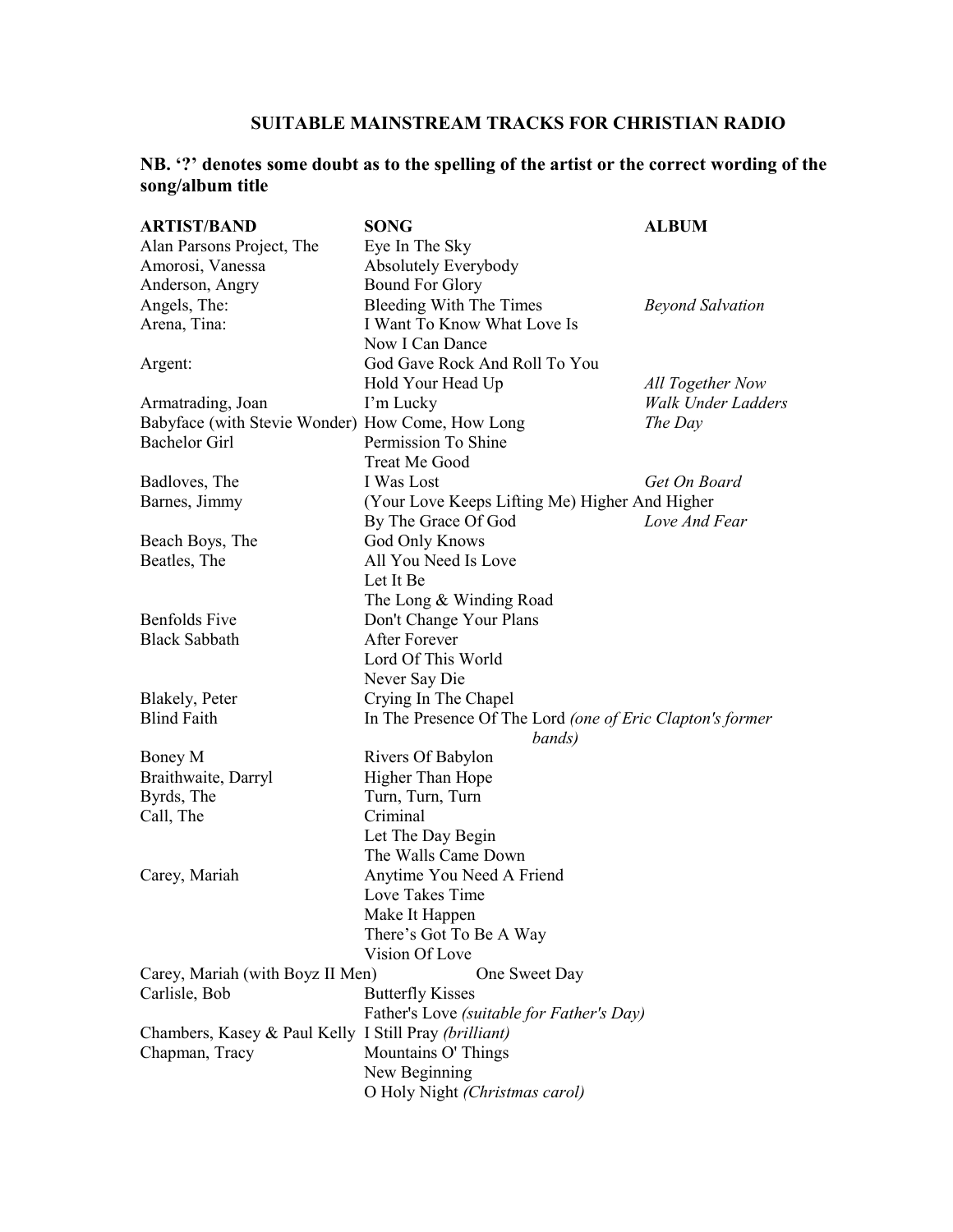| Childs, Toni                       | Many Rivers To Cross                            |                      |  |
|------------------------------------|-------------------------------------------------|----------------------|--|
| Clapton, Eric                      | If I Could Change My World                      |                      |  |
|                                    | In My Father's Eyes                             |                      |  |
|                                    | Knocking On Heaven's Door                       |                      |  |
|                                    | Pilgrim                                         |                      |  |
|                                    | Tears In Heaven                                 |                      |  |
| Cockburn, Bruce                    | Somebody Touched Me                             |                      |  |
| Cohen, Mark                        | <b>Walking In Memphis</b>                       |                      |  |
| Collins, Judy                      | <b>Amazing Grace</b>                            |                      |  |
| Collins, Phil                      |                                                 |                      |  |
|                                    | Another Day In Paradise                         |                      |  |
|                                    | Dance Into The Light<br><b>Brutal Planet</b>    | <b>Brutal Planet</b> |  |
| Cooper, Alice                      |                                                 |                      |  |
|                                    | Cleansed By Fire                                | The Last Temptation  |  |
|                                    | Salvation                                       | Along Came A Spider  |  |
| Cousins, Tina                      | Pray                                            |                      |  |
| Cranberries, The                   | Salvation                                       |                      |  |
| Crawford, Michael                  | Amazing Grace'                                  |                      |  |
|                                    | Spirit Of The Living God (a good opening track) |                      |  |
| Creedence Clearwater Revival       | <b>Bad Moon Rising</b>                          |                      |  |
| Crowded House                      | Something So Strong                             |                      |  |
| Dion, Celine                       | That's The Way                                  |                      |  |
| Dion, Celine (with Andrea Bocelli) | The Prayer (a good opening track)               |                      |  |
| Dire Straits                       | Brothers In Arms                                |                      |  |
| Doobie Brothers, The               | Jesus Is Just Alright                           |                      |  |
|                                    | Takin' It To The Streets                        |                      |  |
| Durham, Judith                     | O Happy Day                                     |                      |  |
| Dylan, Bob                         | You've Gotta Serve Somebody                     |                      |  |
| Eagles, The                        | Peaceful, Easy Feeling                          |                      |  |
|                                    | The Best Of My Love                             |                      |  |
| Enya                               | Oiche Chiun (Silent Night) (Christmas carol)    |                      |  |
| Eurogliders, The                   | Heaven                                          |                      |  |
| Eurythmics, The                    | Miracle Of Love                                 |                      |  |
| Evans, Bob                         | Don't You Think It's Time?                      |                      |  |
|                                    |                                                 | Suburban Songbook    |  |
| Extreme                            | More Than Words                                 |                      |  |
| Fanning, Bernard                   | Wish You Well                                   | Tea And Sympathy     |  |
| Farnham, John                      | Age Of Reason                                   |                      |  |
|                                    | All Kinds Of People                             |                      |  |
|                                    | Angels                                          |                      |  |
|                                    | Days Of The New                                 |                      |  |
|                                    | Have A Little Faith In Us                       |                      |  |
|                                    | Help ('Live')                                   |                      |  |
|                                    | Simple Life                                     |                      |  |
|                                    | That's Freedom ('Live')                         |                      |  |
|                                    | You're The Voice                                |                      |  |
| Fastball                           | Out Of My Head                                  |                      |  |
|                                    | The Way                                         |                      |  |
| Finn, Tim                          | Fraction Too Much Friction                      |                      |  |
|                                    | Made My Day                                     |                      |  |
| Franklin, Aretha                   | Chain Of Fools                                  |                      |  |
|                                    | Respect                                         |                      |  |
| Gabriel, Peter & Kate Bush         | Don't Give Up                                   |                      |  |
|                                    |                                                 |                      |  |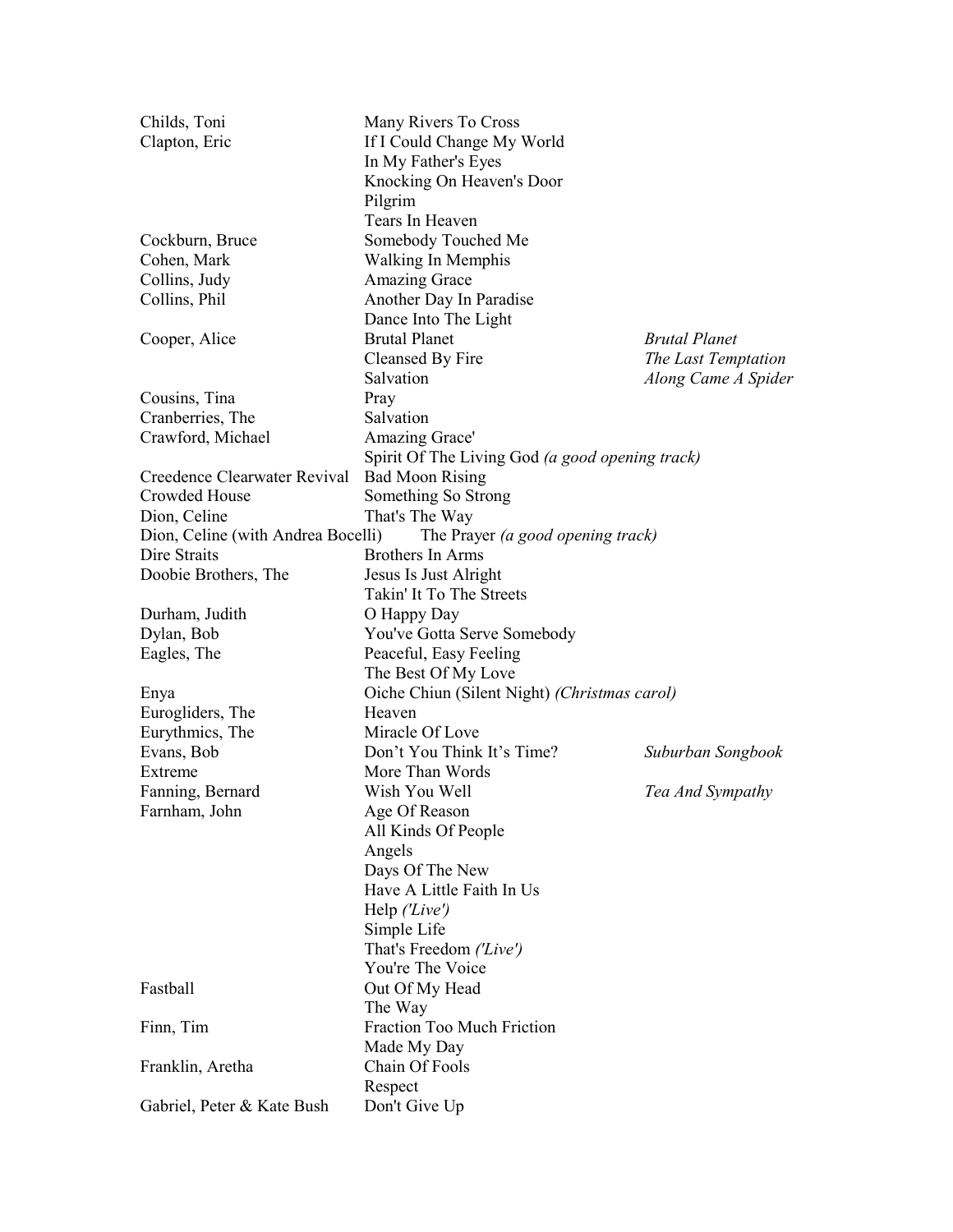| Gerry & The Pacemakers                                               | You Will Never Walk Alone                                                                      |                       |  |  |  |
|----------------------------------------------------------------------|------------------------------------------------------------------------------------------------|-----------------------|--|--|--|
| Gray, Macy                                                           | I Can't Wait To Meetchu                                                                        |                       |  |  |  |
| Green, (Rev.) Al (with Annie Lennox) Put A Little Love In Your Heart |                                                                                                |                       |  |  |  |
| Green Day                                                            | The Time Of Your Life (needs editing at the start)                                             |                       |  |  |  |
| Harper, Ben & The Blind Boys of Alabama                              | Picture of Jesus                                                                               |                       |  |  |  |
| Harrison, George                                                     | What Is Life?                                                                                  |                       |  |  |  |
| Hewett, Colleen                                                      | Day By Day                                                                                     |                       |  |  |  |
| Hollies, The                                                         | He Ain't Heavy, He's My Brother                                                                |                       |  |  |  |
| Hooters, The                                                         | All You Zombies                                                                                |                       |  |  |  |
| Houston, Cissy                                                       | God Don't Ever Change                                                                          |                       |  |  |  |
| Houston, Whitney                                                     | Judgement Day                                                                                  |                       |  |  |  |
| Houston, Whitney (with Mariah Carey) You Can Do Miracles             |                                                                                                |                       |  |  |  |
| Human Nature                                                         | People Get Ready                                                                               |                       |  |  |  |
| Hunters & Collectors                                                 | Tears Of Joy                                                                                   |                       |  |  |  |
| Impressions, The                                                     | People Get Ready                                                                               |                       |  |  |  |
| Jars Of Clay                                                         | Flood                                                                                          |                       |  |  |  |
| Jewel                                                                | Down So Long                                                                                   |                       |  |  |  |
|                                                                      | Hands                                                                                          |                       |  |  |  |
|                                                                      | Who Will Save Your Soul?                                                                       |                       |  |  |  |
| Joel, Billy                                                          | A Matter Of Trust                                                                              |                       |  |  |  |
|                                                                      | All About Soul                                                                                 |                       |  |  |  |
|                                                                      | Honesty                                                                                        |                       |  |  |  |
|                                                                      | The River Of Dreams                                                                            |                       |  |  |  |
| John, Elton                                                          | <b>Healing Hands</b>                                                                           |                       |  |  |  |
|                                                                      | Sacrifice                                                                                      |                       |  |  |  |
| Jones, Howard                                                        | Things Can Only Get Better                                                                     | Dream Into Action     |  |  |  |
|                                                                      | What Is Love?                                                                                  | Human's Lib           |  |  |  |
| Kansas:                                                              | Dust In The Wind                                                                               |                       |  |  |  |
| Kelly, Paul                                                          | If I Could Start Today Again                                                                   | nothing but a dream   |  |  |  |
|                                                                      | Love Is The Law                                                                                | nothing but a dream   |  |  |  |
| King, Ben E.                                                         | Stand By Me                                                                                    | Don't Play That Song! |  |  |  |
| King, Carole                                                         | You've Got A Friend (James Taylor also covers this)                                            |                       |  |  |  |
|                                                                      | Way Up Yonder                                                                                  |                       |  |  |  |
| Kiss                                                                 | God Gave Rock And Roll To You                                                                  |                       |  |  |  |
| Kool & The (Kane) Gang (?)                                           | Respect Yourself                                                                               |                       |  |  |  |
| Kravitz, Lenny                                                       | Rosemary Let Love Rule                                                                         |                       |  |  |  |
| Kristofferson, Kris                                                  | One Day At A Time (Daniel O'Donnell also covers this)                                          |                       |  |  |  |
|                                                                      | Why Me Lord (Daniel O'Donnell also covers this)                                                |                       |  |  |  |
| Laine, Cleo                                                          |                                                                                                |                       |  |  |  |
| Lanois, Daniel                                                       | Day By Day (from the Godspell musical)<br>Amazing Grace (features the vocals of Aaron Neville) |                       |  |  |  |
|                                                                      | The Maker                                                                                      |                       |  |  |  |
| Lennon, John                                                         | Crippled Inside                                                                                |                       |  |  |  |
|                                                                      | Watching The Wheels                                                                            |                       |  |  |  |
|                                                                      |                                                                                                |                       |  |  |  |
| Lennox, Annie                                                        | Why                                                                                            |                       |  |  |  |
| Lighthouse Family                                                    | High<br>Lifted                                                                                 |                       |  |  |  |
|                                                                      |                                                                                                |                       |  |  |  |
| Little River Band                                                    | Help Is On Its Way                                                                             |                       |  |  |  |
| Live                                                                 | Heaven                                                                                         |                       |  |  |  |
| Living End, The                                                      | All Torn Down                                                                                  |                       |  |  |  |
| Luke, Tony                                                           | Crossroads                                                                                     |                       |  |  |  |
|                                                                      | Never Ending Circles                                                                           |                       |  |  |  |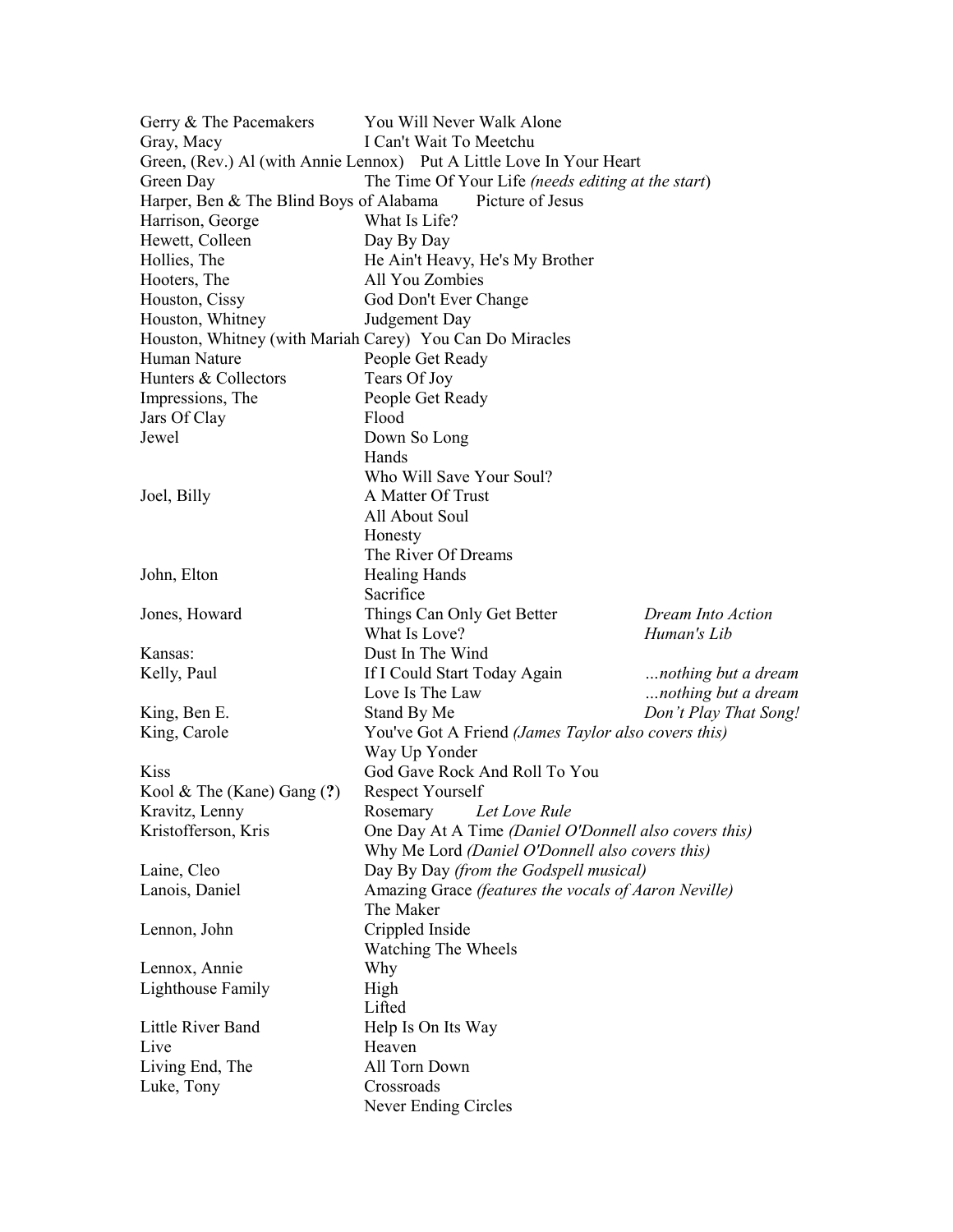| Madness                            | It Must Be Love                           |  |  |
|------------------------------------|-------------------------------------------|--|--|
| Marley, Bob                        | One Love/People Get Ready                 |  |  |
|                                    | Redemption Song                           |  |  |
| Marshall, Amanda                   | Let It Rain                               |  |  |
|                                    | Last Exit To Eden                         |  |  |
|                                    | Love Lift Me                              |  |  |
|                                    | Trust Me (This Is Love)                   |  |  |
| Martell, Lene                      | One Day At A Time (country music version) |  |  |
| Matisyahu                          | King Without A Crown                      |  |  |
|                                    | One Day                                   |  |  |
|                                    | Refuge (a psalm)                          |  |  |
| Matthews, Wendy                    | O Happy Day                               |  |  |
|                                    | Standback                                 |  |  |
|                                    | <b>Standing Strong</b>                    |  |  |
| Mayfield, Curtis                   | People Get Ready                          |  |  |
| McCartney, Paul (& Wings)          | With A Little Love                        |  |  |
| Mellencamp, John                   | Paper In Fire                             |  |  |
|                                    | Small Town                                |  |  |
|                                    | The Rose                                  |  |  |
| Midler, Bette                      |                                           |  |  |
|                                    | Wind Beneath My Wings                     |  |  |
| Midnight Oil                       | In The Valley<br>Outbreak Of Love         |  |  |
|                                    |                                           |  |  |
|                                    | Time To Heal                              |  |  |
| Mike & The Mechanics               | All I Need Is A Miracle                   |  |  |
|                                    | The Living Years                          |  |  |
| Miller-Heidke, Kate                | Caught In The Crowd<br>Curiouser          |  |  |
| Moody Blues, The                   | Question                                  |  |  |
| Morrison, Van (with Cliff Richard) | Whenever God Shines His Light             |  |  |
| Mr. Mister                         | <b>Healing Waters</b>                     |  |  |
|                                    | Kyrie                                     |  |  |
| Mullins, Shawn                     | Shimmer                                   |  |  |
| Nickelback                         | $\overline{\mathbf{?}}$                   |  |  |
| <b>Noiseworks</b>                  | Reach Out                                 |  |  |
| O'Conner, Sinead & Willie Nelson   | Don't Give Up                             |  |  |
| O'Jays, The                        | Love Train                                |  |  |
| P.O.D.                             | I'm Alive                                 |  |  |
| Police, The                        | Invisible Sun                             |  |  |
| Powderfinger                       | The Day You Come                          |  |  |
| Presley, Elvis                     | Crying In The Chapel                      |  |  |
| Price, Rick                        | Church On Fire                            |  |  |
|                                    | <b>Heaven Knows</b>                       |  |  |
|                                    | River Of Love                             |  |  |
| Queen                              | Jesus                                     |  |  |
|                                    | Somebody To Love                          |  |  |
|                                    | You're My Best Friend                     |  |  |
| Rhubarb                            | Exerciser (Triple J Unearthed Winners)    |  |  |
| Richard, Cliff                     | Devil Woman                               |  |  |
|                                    | Millenium Prayer                          |  |  |
|                                    | Saviour's Day                             |  |  |
| Rimes, Leanne                      | I Need You                                |  |  |
|                                    | You Light Up My Life                      |  |  |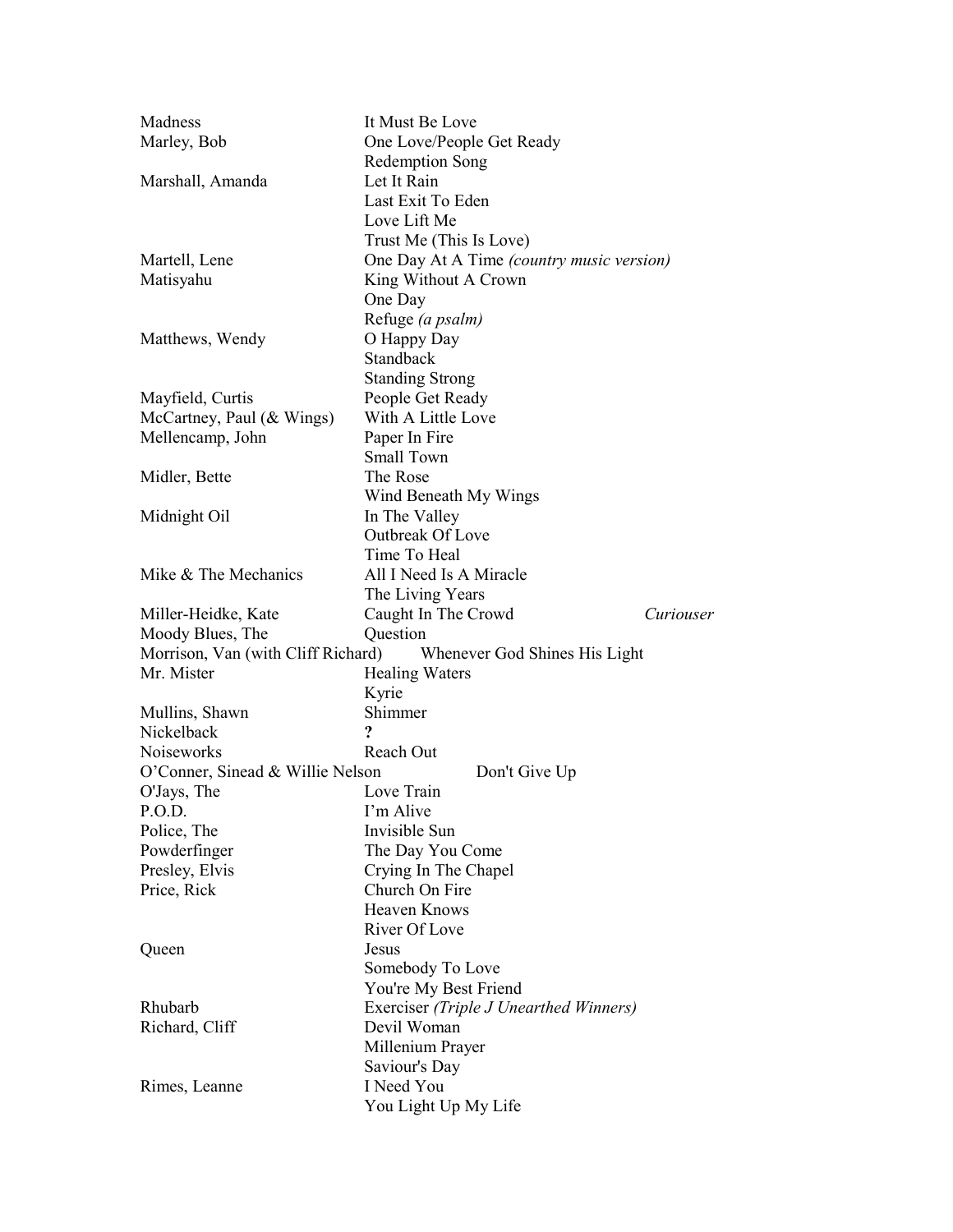| Roach, Archie                  | Watching Over Me                                            |                                                             |  |  |
|--------------------------------|-------------------------------------------------------------|-------------------------------------------------------------|--|--|
| Rodriguez                      | I Wonder                                                    |                                                             |  |  |
| Russell, Leon                  | Put Your Hand In The Hand                                   |                                                             |  |  |
| Sambora, Ritchie               | In It For Love                                              |                                                             |  |  |
| Saunders, Jane                 | Strong Hand Of Love (Mark Heard Cover)                      |                                                             |  |  |
| Saunders, Jane & Rod McCormack | I Am A Child (Neil Young Cover)                             |                                                             |  |  |
| Screaming Jets, The            | Helping Hand                                                | Tear of Thought                                             |  |  |
| Seekers, The                   | Just A Closer Walk With Thee                                |                                                             |  |  |
|                                | Speak To The Sky                                            |                                                             |  |  |
|                                | This Little Light Of Mine                                   |                                                             |  |  |
| <b>Seven Stories</b>           | Elemental (the band was originally known as 'Tall Stories') |                                                             |  |  |
|                                | First Of Its Kind                                           |                                                             |  |  |
|                                | Is That It?                                                 |                                                             |  |  |
|                                | Prince Of Hollywood                                         |                                                             |  |  |
| Shelley, Pete                  | Qu'est-Ce Que C'est Que Ca                                  |                                                             |  |  |
| Shepard, Vonda                 | Searching My Soul                                           |                                                             |  |  |
| Sixpence None The Richer       | Kiss Me                                                     |                                                             |  |  |
|                                | There She Goes                                              |                                                             |  |  |
| Simon & Garfunkel              | <b>Bridge Over Troubled Waters</b>                          |                                                             |  |  |
|                                | Mrs. Robinson                                               |                                                             |  |  |
| Skye, Amy                      | Cool Rain                                                   |                                                             |  |  |
|                                | I Will Take Care Of You                                     |                                                             |  |  |
|                                | Til' You Love Somebody                                      |                                                             |  |  |
| Steve Miller Band, The         | Fly Like An Eagle (Seal also covers this)                   |                                                             |  |  |
| Stevens, Cat                   | Morning Has Broken                                          |                                                             |  |  |
|                                | Peace Train                                                 |                                                             |  |  |
| <b>Sting</b>                   | If I Could Find My Way                                      |                                                             |  |  |
|                                | If You Love Somebody Set Them Free                          |                                                             |  |  |
|                                | Crazy                                                       |                                                             |  |  |
| Supertramp                     | Give A Little Bit                                           |                                                             |  |  |
|                                | The Logical Song'                                           |                                                             |  |  |
| Switchfoot                     | Afterlife                                                   | Vice Verses                                                 |  |  |
|                                |                                                             |                                                             |  |  |
|                                | Dare You To Move<br>Fire & Rain                             | The Beautiful Letdown                                       |  |  |
| Taylor, James                  |                                                             |                                                             |  |  |
| Thorpe, Billy                  |                                                             | Most People I Know (Think That I'm Crazy)                   |  |  |
| Twain, Shania                  | God Bless The Child (Good Closing Track although only 1:30) |                                                             |  |  |
| U <sub>2</sub>                 | 40                                                          |                                                             |  |  |
|                                | Drowning Man                                                | War                                                         |  |  |
|                                | <b>Everlasting Love</b>                                     |                                                             |  |  |
|                                | God Part 2                                                  | Rattle And Hum                                              |  |  |
|                                | I Still Haven't Found What I'm Looking For                  |                                                             |  |  |
|                                | New Year's Day                                              |                                                             |  |  |
|                                | Pride (In The Name Of Love)                                 |                                                             |  |  |
|                                | When Love Comes To Town                                     |                                                             |  |  |
| Underworld                     | Pray                                                        | <b>Underneath The Radar</b>                                 |  |  |
| Ure, Midge                     | Dear God                                                    | Answers To Nothing                                          |  |  |
| Van Morrison                   | When Will I Ever Learn To Live In God                       |                                                             |  |  |
| Vika & Linda                   | Carry Me                                                    |                                                             |  |  |
|                                | If I Could Start Today Again                                |                                                             |  |  |
|                                | House Of Love                                               |                                                             |  |  |
| Winwood, Steve                 |                                                             | Christmas Is Now Drawing Near At Hand (good Christmas song) |  |  |